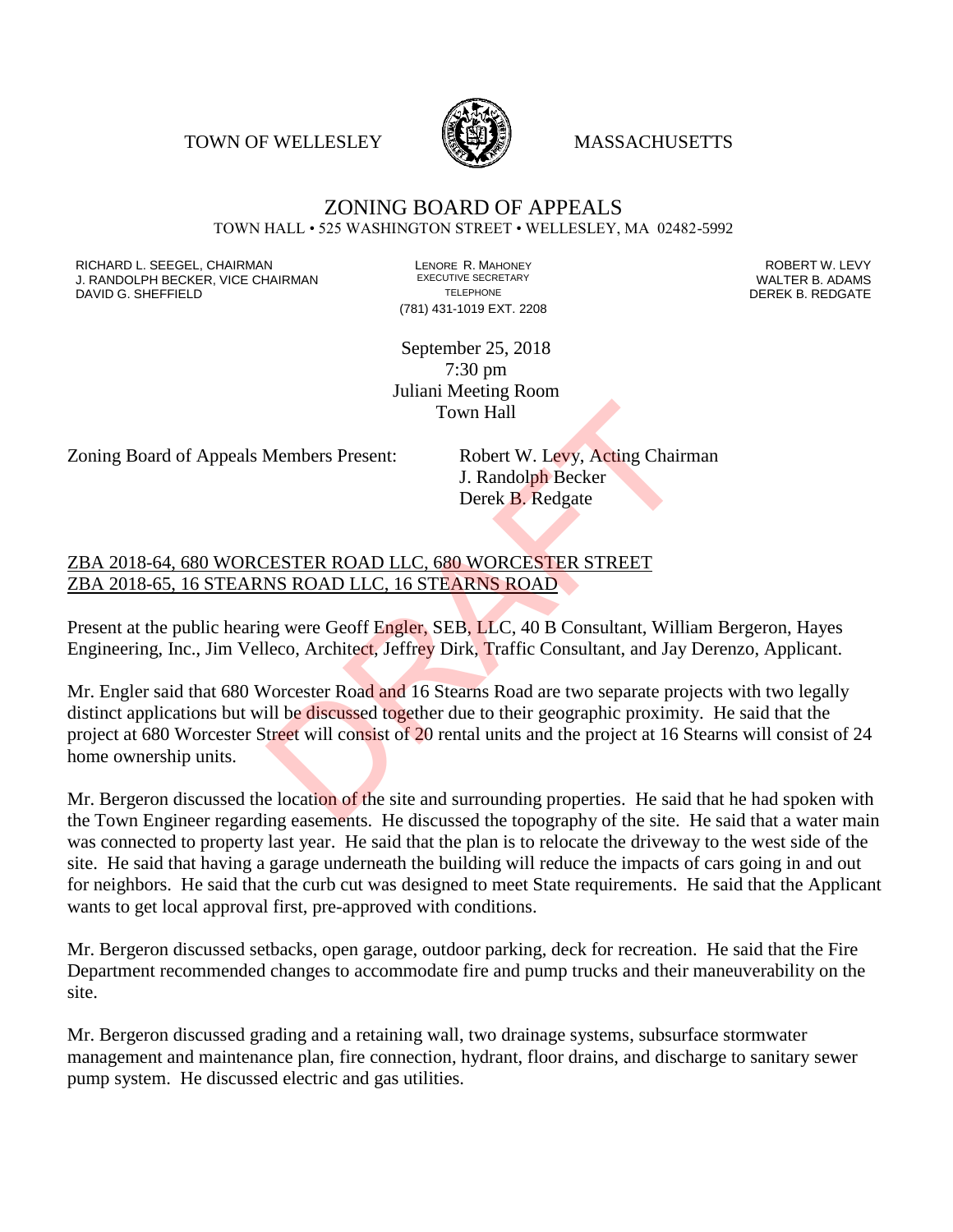Mr. Bergeron said that the Applicant received a determination from the Wetlands Protection Committee (WPC) that there are no wetlands on or adjacent to the site.

Mr. Bergeron discussed the nine stacker parking spaces and clearance height.

Mr. Bergeron said that they met with the Town Engineer several times and with the Fire Department.

Mr. Dirk discussed compliance with guidelines, lack of public transportation, volume of traffic on Route 9, U-turn and impacts, driveway, level of service, geometry and line of sight, intersections, hours and results of data measurement, speed on Route 9, vehicle crash information, PSI requirements, pedestrian and bicycle accommodations, sidewalks, 7 Year Plan Horizon , traffic growth rate with and without the project, levels of service at the intersections, signals, and recommended improvements.

Michael Zehner, Planning Director, discussed existing flag down bus service and work to add a stop. He said that the Planning Board has a set of recommendations for Route 9.

Mr. Levy asked about a school bus stop. Mr. Dirk said that he will speak with the School Department about that.

Mr. Velleco discussed his professional experience, fencing along the back and side, parking on the first level, main entrance to the building, strong image from Route 9, and building lobby. He discussed area under the building, and described the size and composition of the floor levels and roof area. He described the exterior finishes and sidewalk area.

Mr. Bergeron said that Stearns Road is a 45 foot wide public way that terminates at school property. He said that the 44,578 square foot property has no easements, drains towards school property, has sanitary sewer, gas, water and electric, and no wetlands. He discussed fire and ADA access, and parking. He discussed deeding a propose T turnaround to the town for emergency vehicles, snow plows and rubbish trucks. He said that they spoke with the Fire Department about gated emergency access to school property and providing a paved sidewalk to the school. He discussed topography of the site, excavation for the roadway, proposed retaining wall for a grass area, and subsurface stormwater management. He discussed utilities, sanitary sewer, gas trap for garage, water line, existing hydrant, and sprinkler system. He discussed the erosion control plan and NPDES. He discussed the photometric plan and fire access plan. He discussed bike racks and emergency gate with lock box. rd has a set of recommendations for Koute 9.<br>
hool bus stop. Mr. Dirk said that he will speak with the S<br>
professional experience, fencing along the back and side<br>
ing, strong image from Route 9, and building lobby. He<br>
is

Mr. Dirk discussed pedestrian connections to the school and the lack of sidewalk. He discussed vehicle trips during peak times based on the number of units.

Mr. Valleco discussed architectural design, parking, greenspace and access to the rear patio. He said that the design respects the neighboring properties and the spaces will be handicapped accessible.

A Board member asked that the two projects be shown on one plan.

The Board discussed what it would like to see in the Construction Management Plan(CMP). The Board asked about snow storage plans, tandem parking spaces on Worcester Street, mail and delivery operations. The Board confirmed that no State permits are required. The Board asked to see more documentation of coordination with the Fire Department, including ladder truck access.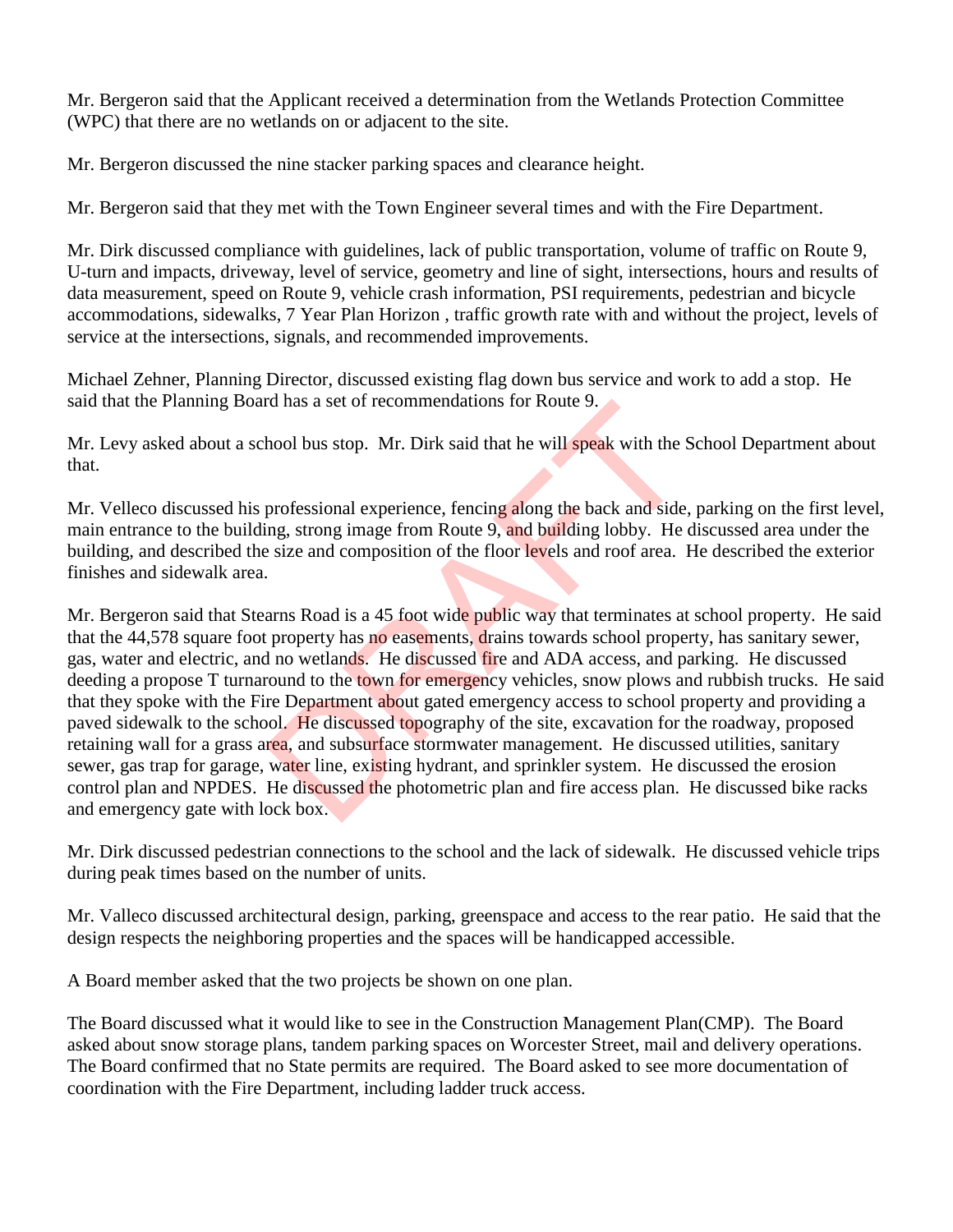The Board asked about the Developer's experience with similar projects. The Board asked about construction materials and staging.

The Board discussed uses along Route 9.

Dan Hill, Esq., said that he is a 40B attorney representing the closest direct abutters. He discussed requested waivers and economic feasibility of the project. He discussed bylaw requirements, off-street loading, and traffic trip generation calculations.

Pete Buhler, 10 Stearns Road, asked for a show of hands from members of the public attending the public hearing who support affordable housing but not the two projects at 680 Worcester Street and 16 Stearns Road. He said that the neighbors met as group in 2016 to educate themselves. He described the history of the properties since they were purchased by the Developer. He expressed concerns about the restructuring of Stearns Road, traffic, children and safety, additional vehicles and foot traffic, blasting, street parking, hazards on Route 9, construction route, vehicle queues on Francis Road, egress from neighborhood, water table, soil removal, former landfill, shadow and lighting effects, and proximity to a playground.

Scott Fraser, 4 Stearns Road, discussed concerns about excavation and blasting.

The Board said that information regarding ledge removal and construction vehicle parking should be included in the CMP. The Board asked to see a shadow study and a model to see how the projects fit into the community. The Board said that ledge removal should be discussed with DPW Engineering Department and the Fire Department. uction route, venicle queues on Francis Road, egress from<br>landfill, shadow and lighting effects, and proximity to a<br><u>ad</u>, discussed concerns about excavation and blasting.<br>aation regarding ledge removal and construction ve

The Board discussed peer reviews.

Mr. Becker moved, Mr. Redgate seconded the motion, and the Board voted unanimously to continue the public hearing to November 1, 2018.

## ZBA 2018-25, NORTHLAND RESIDENTIAL, LLC, 135 GREAT PLAIN AVE

Presenting the case at the public hearing was Peter Tamm, Esq.

Michael Zehner, Planning Director, discussed the revised concept, proposed layout for the project, and gravity sewer system. The Board discussed inserting a condition that requires approval of the sewer system by DPW. The Board discussed recreation areas, landscaping and hardscaping. The Board discussed MLP's concern about conflict with overhead utility lines west of the site and inserting a condition for the service to approved by MLP. The Board discussed a potential mitigation contribution for traffic and safety and improvements recommended by BETA.

Mr. Levy said that the applicant name appears to be changed from Northland Residential, LLC, who the Mass Housing eligibility letter is addressed to and the current applicant name of Wellesley Residential, LLC. Mr. Tamm said that the correct name will be clarified.

Mr. Levy discussed rental of affordable units and possible restrictions in the Regulatory Agreement or as conditions.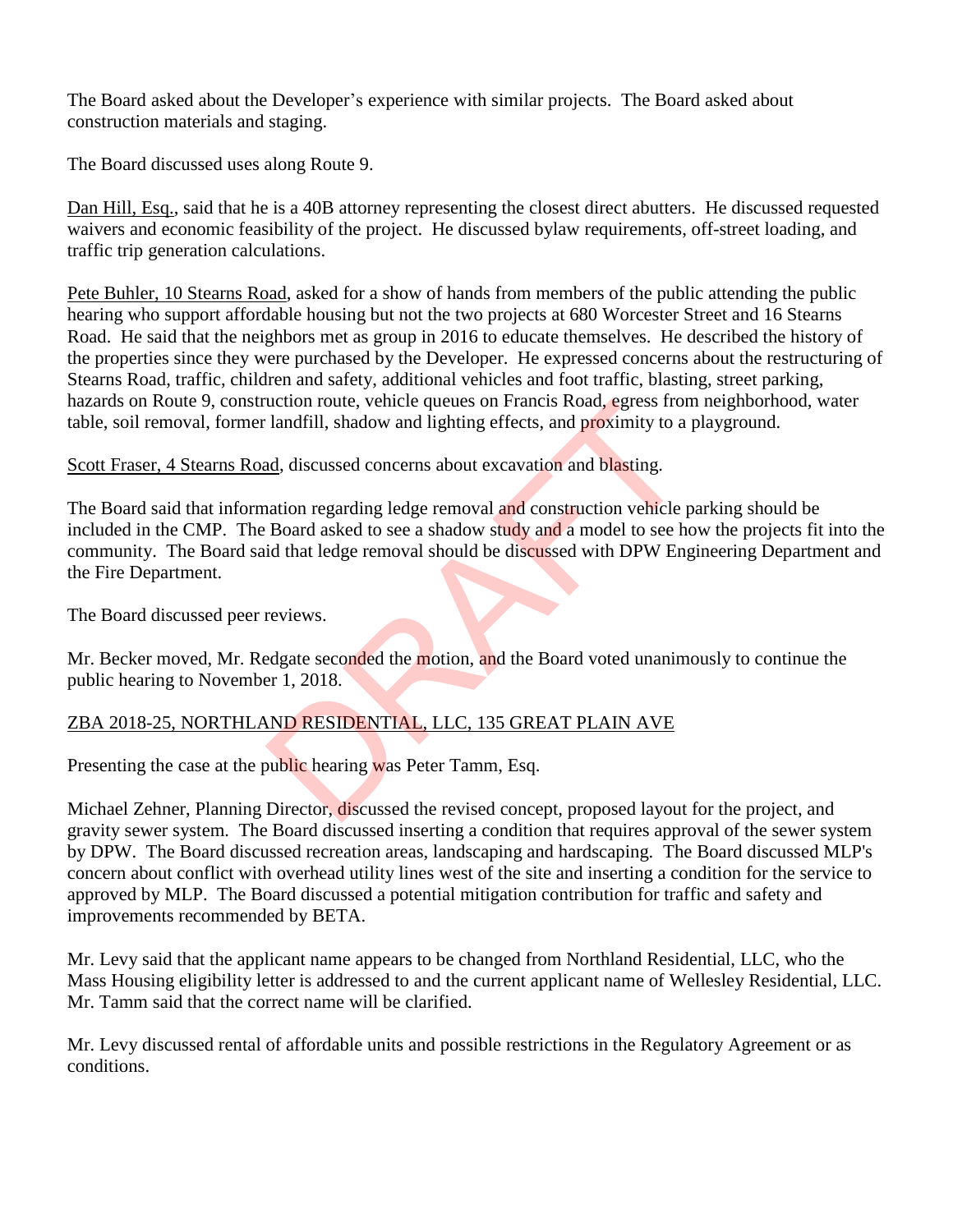The Board discussed proposed conditions including wheel washes, direction of construction traffic from Needham, refueling of construction vehicles, construction sign, posting a phone number, and website.

Mr. Adams discussed cost reductions related to sprinklering and gravity sewer designs.

Mr. Zehner discussed asking for a contribution versus a bond.

The Board further discussed inserting a condition for a play structure. Mr. Zehner discussed conditions requiring a revised plan for planting and screening within the ROW, supplemental plantings and final approval by DPW Park and Tree Division. He said that the sewer and driveway work will require approval of a curb cut. Mr. Tamm said that the applicant be held to conditions that they cannot control. He said that if DPW is not in agreement with a condition, the applicant should not be held to it. He said that the applicant submitted responses to DPW comments and has done due diligence on the gravity sewer. He said that the applicant was comfortable with conditions for traffic and pedestrian safety and the commitment of a \$75,000 payment to the town.

The Board discussed relocating the stone building. Mr. Crabtree said that he spoke with a building mover and there is some concern. He said that they will do a structural assessment. He said that if the building is compromised, they could recreate and emulate it with similar design features. He said that it they need to design a recreational out building, they will submit design plans to the Planning Director for approval. Mr. Zehner said that, due to the historic nature of the property and its use, the Planning Board asked that an attempt be made to preserve the stone building and the pillars. ating the stone building. Mr. Crabtree said that he spoke<br>He said that they will do a structural assessment. He sa<br>ecreate and emulate it with similar design features. He s<br>uilding, they will submit design plans to the Pla

Mr. Sheffield asked about security issues at the intersection of the sidewalks and the walking path. The Board discussed putting a bench or a stone wall there.

The Board discussed the revised list of waivers.

Catherine Johnson said that she was speaking on behalf of the Historical Commission. She discussed working with the BOS and the Historical Commission because the pillars are located on town property. She discussed numbering the stones to reconstruct the pillars.

Walter Miller, 8 Skyline Drive, asked about waivers and affordable housing. Mr. Heep said that 25 percent of the units must be affordable for as long as the project is not in compliance.

Victoria Osler, 115 Great Plain Avenue, expressed concerns about the density for the site and difficultly for the public to follow the key issues. Mr. Levy said that all of the issues have been discussed at public hearings.

Mr. Adams said that it is a large site. He said that the developer made significant changes in how they formulated arrangement and size of the units as individual buildings, changed units to two families and moved them around, spread them out where they were too close, and made some units smaller. He said that the developer did major rethinking of the project in response to comments. He said that the site can handle 44 units.

Mr. Sheffield said that the site is not flat. He said that there is symmetry to the organization of the site. He said that the developer alleviated a lot of the special problems from the initial plan. He said that the site can handle this number of units at the current size.